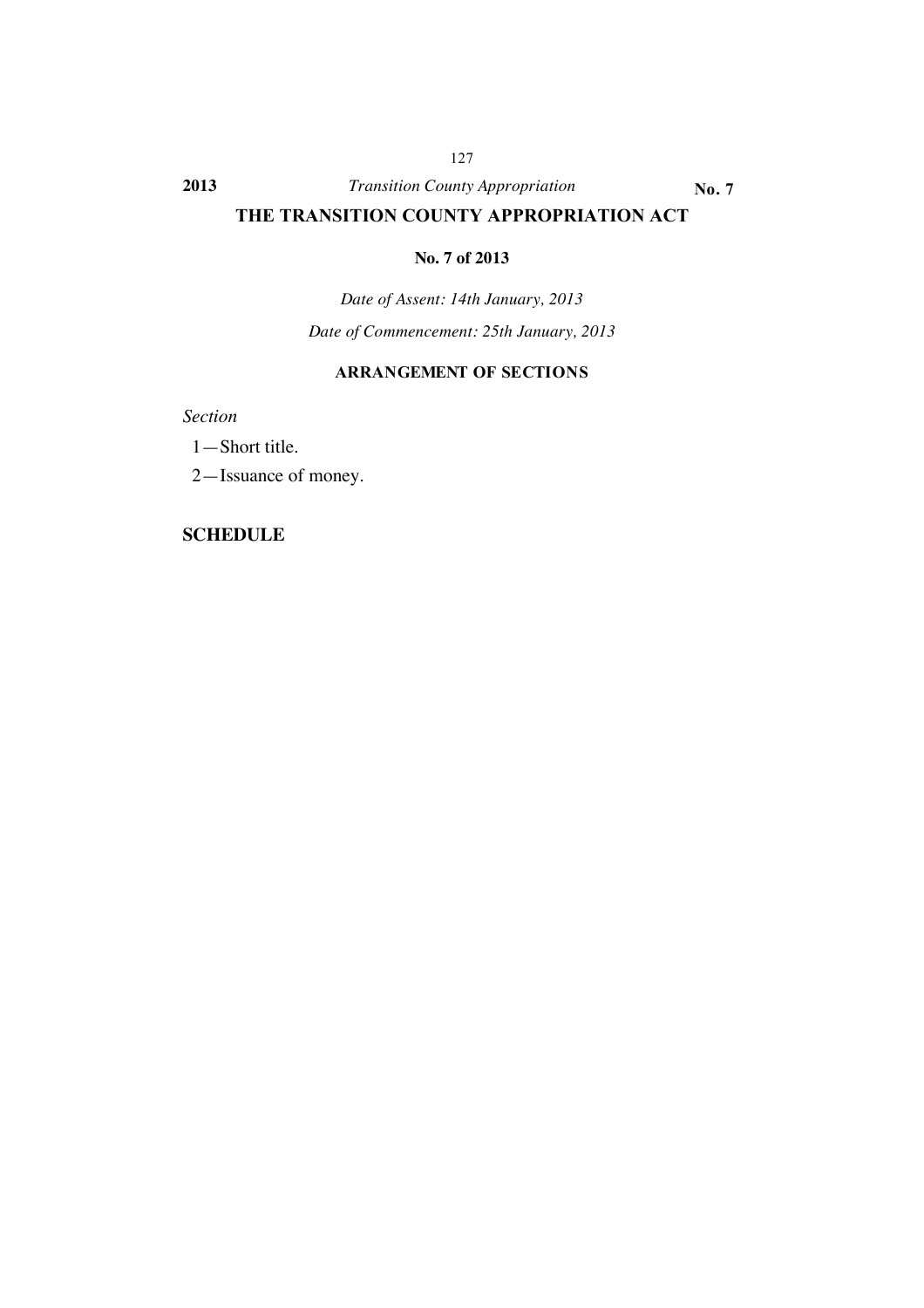**No. 7**

#### **THE TRANSITION COUNTY APPROPRIATION ACT, 2013**

**AN ACT of Parliament to authorise the issue of a sum of money out of the relevant County Revenue Fund and its application towards the service of the year ending on the 30th June, 2013 and to appropriate that sum for certain respective county public services and purposes**

**ENACTED** by the Parliament of Kenya, as follows–

Short title. **1.** This Act may be cited as the Transition County Appropriation Act, 2013.

Issuance of money. **2.** The relevant Transition County Treasury or the County Treasury, as the case may be, may issue out of the respective County Revenue Fund and apply towards the supply granted for the service of the year ending the 30th June, 2013, the sum indicated in the Schedule and that sum shall be deemed to have been appropriated as from the 1st January, 2013 for the services and purposes specified in the Schedule.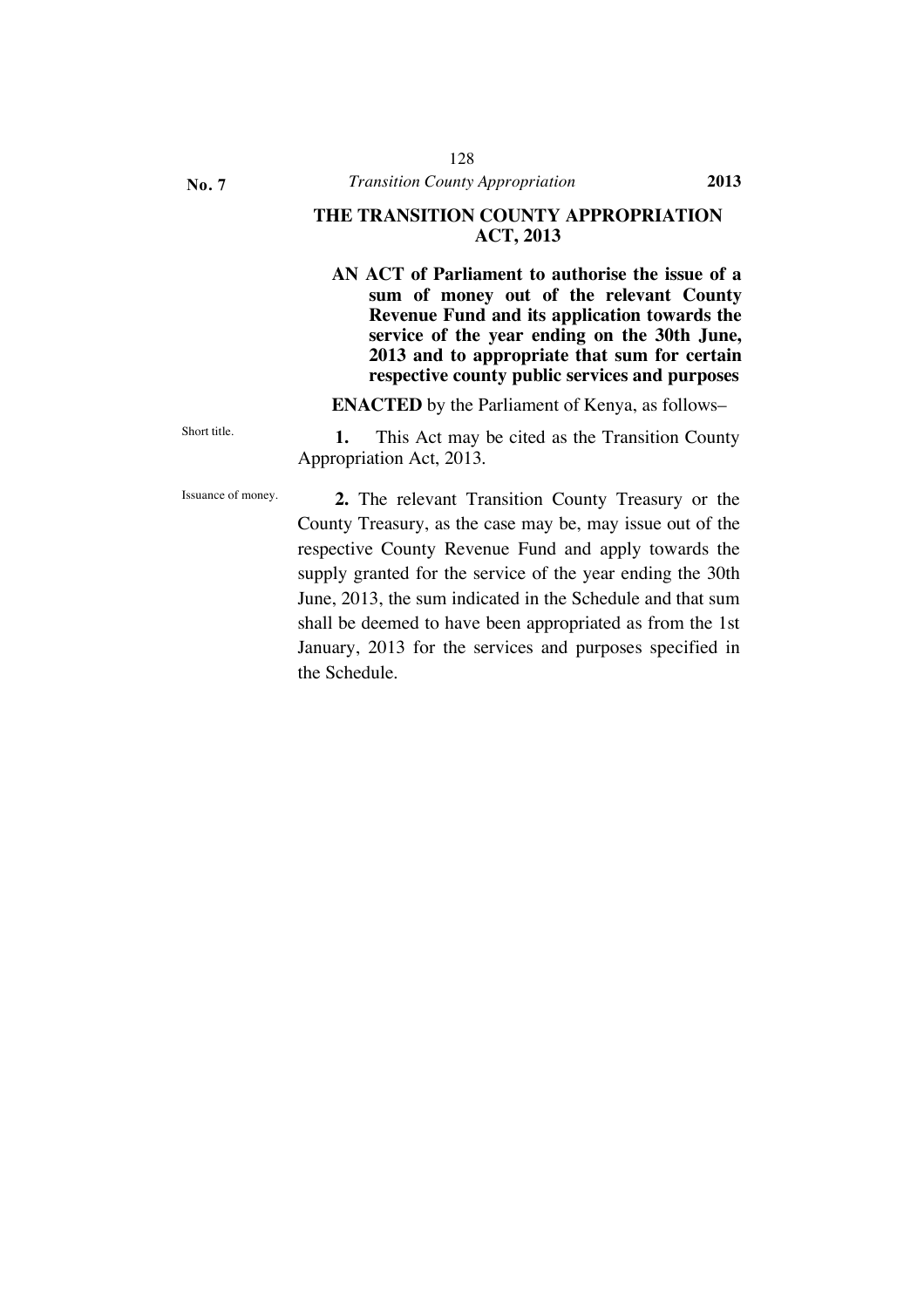#### 129

# **2013** *Transition County Appropriation*

### **No. 7**

# **Appropriations**

## SCHEDULE (s. 2)

| (1)                      | (2)                                                                                                               | (3)           |
|--------------------------|-------------------------------------------------------------------------------------------------------------------|---------------|
| County<br>Government No. | Service or Purpose                                                                                                | Supply (KSh.) |
| 501                      | The amount required in the year ending<br>30th June, 2013 for salaries and expenses<br>of Baringo County.         | 167,256,975   |
| 502                      | The amount required in the year ending<br>30th June, 2013 for salaries and expenses<br>of Bomet county.           | 177,291,444   |
| 503                      | The amount required in the year ending<br>30th June, 2013 for salaries and expenses<br>of Bungoma county.         | 289,098,464   |
| 504                      | The amount required in the year ending<br>30th June, 2013 for salaries and expenses<br>of Busia county.           | 204,893,279   |
| 505                      | The amount required in the year ending<br>30th June, 2013 for salaries and expenses<br>of Elgeyo/Marakwet county. | 123, 169, 798 |
| 506                      | The amount required in the year ending<br>30th June, 2013 for salaries and expenses<br>of Embu county.            | 144,564,942   |
| 507                      | The amount required in the year ending<br>30th June, 2013 for salaries and expenses<br>of Garissa county.         | 217,388,329   |
| 508                      | The amount required in the year ending<br>30th June, 2013 for salaries and expenses<br>of Homa Bay county.        | 212,227,537   |
| 509                      | The amount required in the year ending<br>30th June, 2013 for salaries and expenses<br>of Isiolo county.          | 115,138,304   |
| 510                      | The amount required in the year ending<br>30th June, 2013 for salaries and expenses<br>of Kajiado county.         | 166, 166, 769 |
| 511                      | The amount required in the year ending<br>30th June, 2013 for salaries and expenses<br>of Kakamega county.        |               |
|                          |                                                                                                                   | 335,494,219   |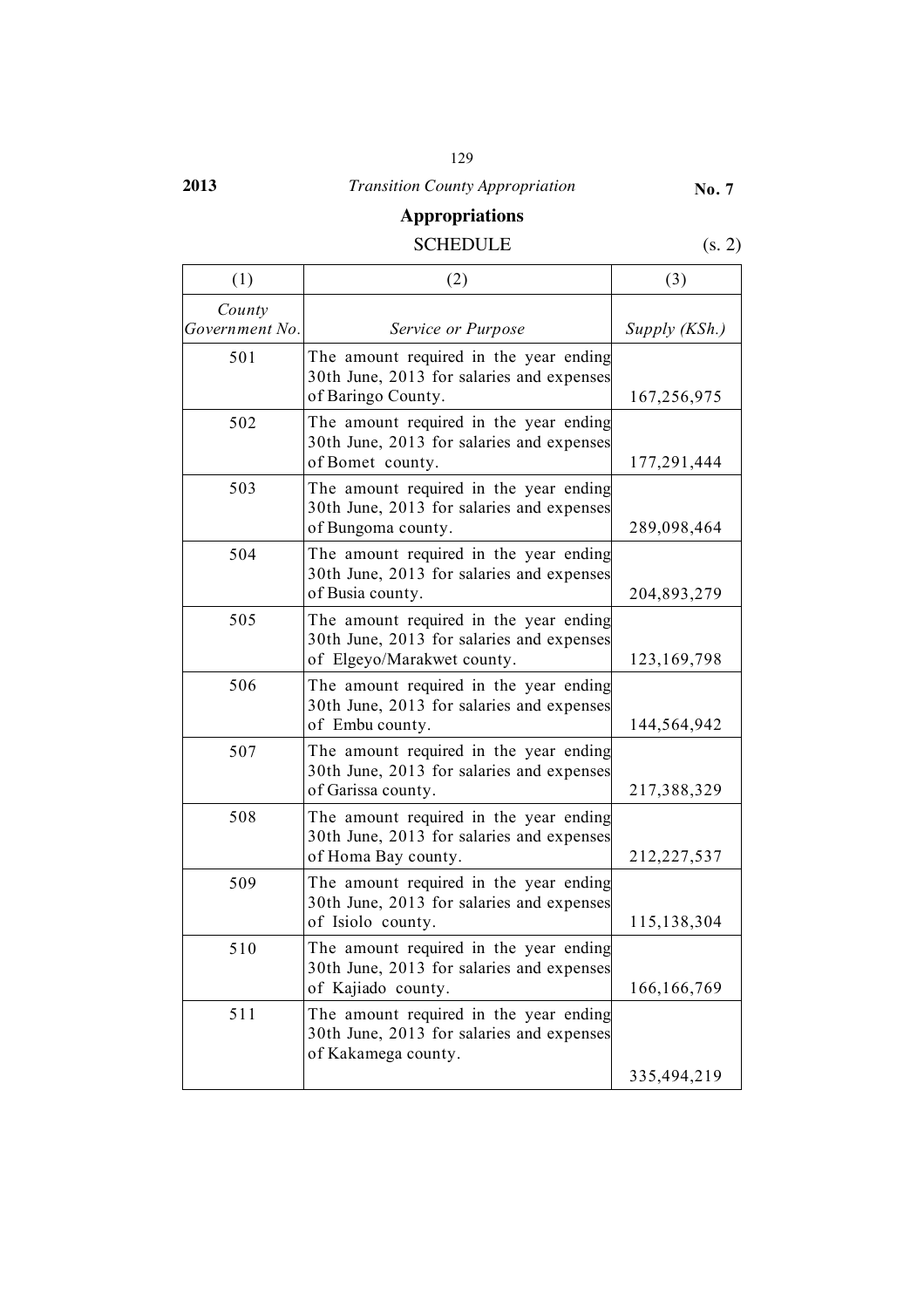|              | 130                                    |      |
|--------------|----------------------------------------|------|
| <b>No. 7</b> | <b>Transition County Appropriation</b> | 2013 |

| (1)                      | (2)                                                                                                         | (3)           |
|--------------------------|-------------------------------------------------------------------------------------------------------------|---------------|
| County<br>Government No. | Service or Purpose                                                                                          | Supply (KSh.) |
| 512                      | The amount required in the year ending<br>30th June, 2013 for salaries and expenses<br>of Kericho county.   | 169,668,084   |
| 513                      | The amount required in the year ending<br>30th June, 2013 for salaries and expenses<br>of Kiambu county.    | 281,065,927   |
| 514                      | The amount required in the year ending<br>30th June, 2013 for salaries and expenses<br>of Kilifi county     | 280, 233, 425 |
| 515                      | The amount required in the year ending<br>30th June, 2013 for salaries and expenses<br>of Kirinyaga county. | 133,240,926   |
| 516                      | The amount required in the year ending<br>30th June, 2013 for salaries and expenses<br>of Kisii county.     | 267, 165, 122 |
| 517                      | The amount required in the year ending<br>30th June, 2013 for salaries and expenses<br>of Kisumu county.    | 213,967,379   |
| 518                      | The amount required in the year ending<br>30th June, 2013 for salaries and expenses<br>of Kitui county      | 273,681,740   |
| 519                      | The amount required in the year ending<br>30th June, 2013 for salaries and expenses<br>of Kwale county.     | 193,053,229   |
| 520                      | The amount required in the year ending<br>30th June, 2013 for salaries and expenses<br>of Laikipia county.  | 129,910,803   |
| 521                      | The amount required in the year ending<br>30th June, 2013 for salaries and expenses<br>of Lamu county.      | 77,260,390    |
| 522                      | The amount required in the year ending<br>30th June, 2013 for salaries and expenses<br>of Machakos county.  | 254,918,456   |
| 523                      | The amount required in the year ending<br>30th June, 2013 for salaries and expenses<br>of Makueni county.   | 224,836,164   |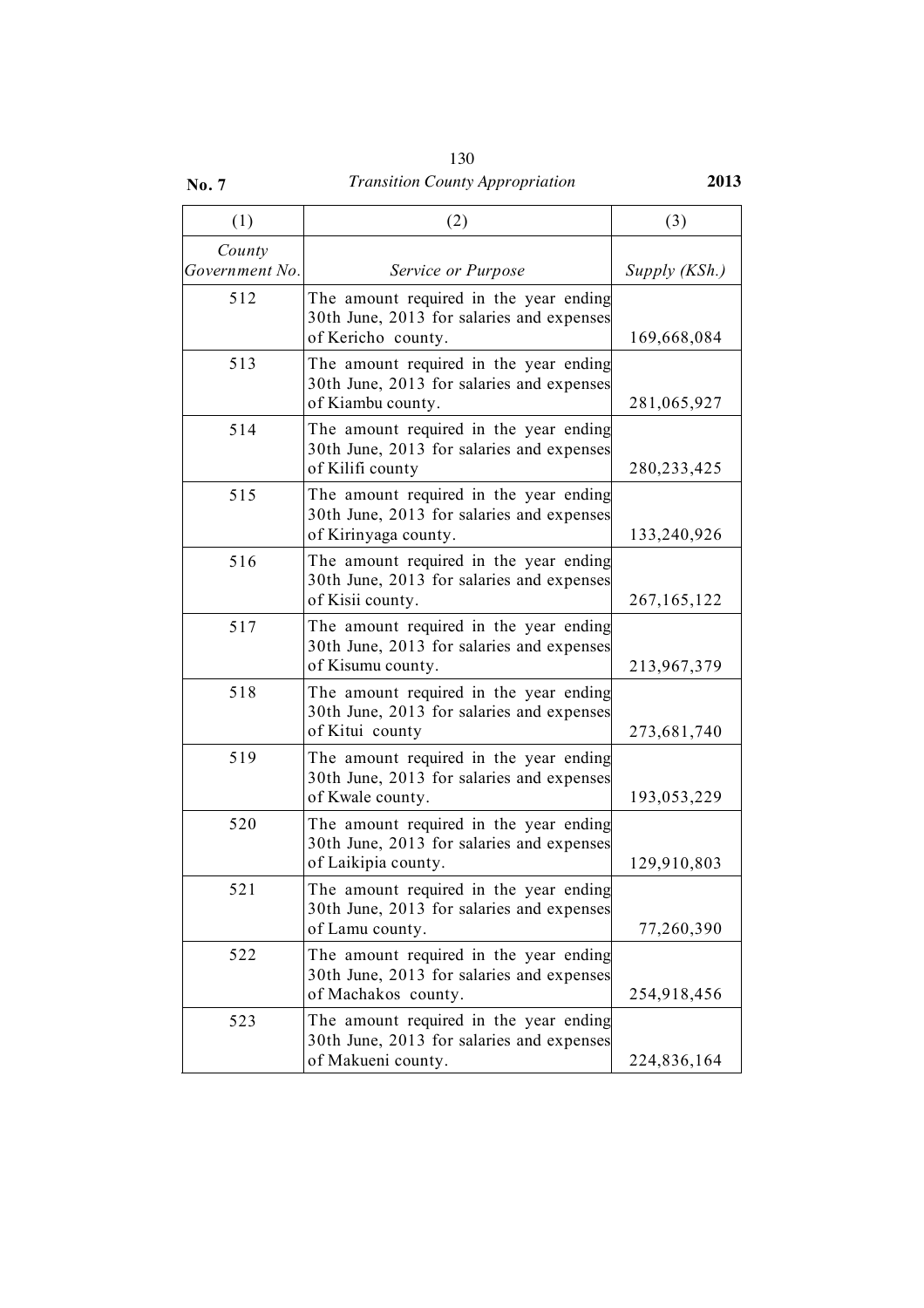| ٧<br>I<br>۰.<br>× |  |
|-------------------|--|
|-------------------|--|

#### **2013** *Transition County Appropriation* **No. 7** (1)  $(2)$   $(3)$ *County Government No. Service or Purpose Supply (KSh.)* 524 The amount required in the year ending 30th June, 2013 for salaries and expenses of Mandera county. 237,276,386 525 The amount required in the year ending 30th June, 2013 for salaries and expenses of Marsabit county. 195,437,951 526 The amount required in the year ending 30th June, 2013 for salaries and expenses of Meru county. 244,561,818 527 The amount required in the year ending 30th June, 2013 for salaries and expenses of Migori county. 219,826,411 528 The amount required in the year ending 30th June, 2013 for salaries and expenses of Mombasa county 195,756,188 529 The amount required in the year ending 30th June, 2013 for salaries and expenses of Muranga county 201,712,527 530 The amount required in the year ending 30th June, 2013 for salaries and expenses of Nairobi City 489,488,844 531 The amount required in the year ending 30th June, 2013 for salaries and expenses of Nakuru county and 305,694,565 532 The amount required in the year ending 30th June, 2013 for salaries and expenses of Nandi county 179,079,104 533 The amount required in the year ending 30th June, 2013 for salaries and expenses of Narok county. 199,147,810 534 The amount required in the year ending 30th June, 2013 for salaries and expenses of Nyamira county. 156,473,885 535 The amount required in the year ending 30th June, 2013 for salaries and expenses of Nyandarua county. 162,223,384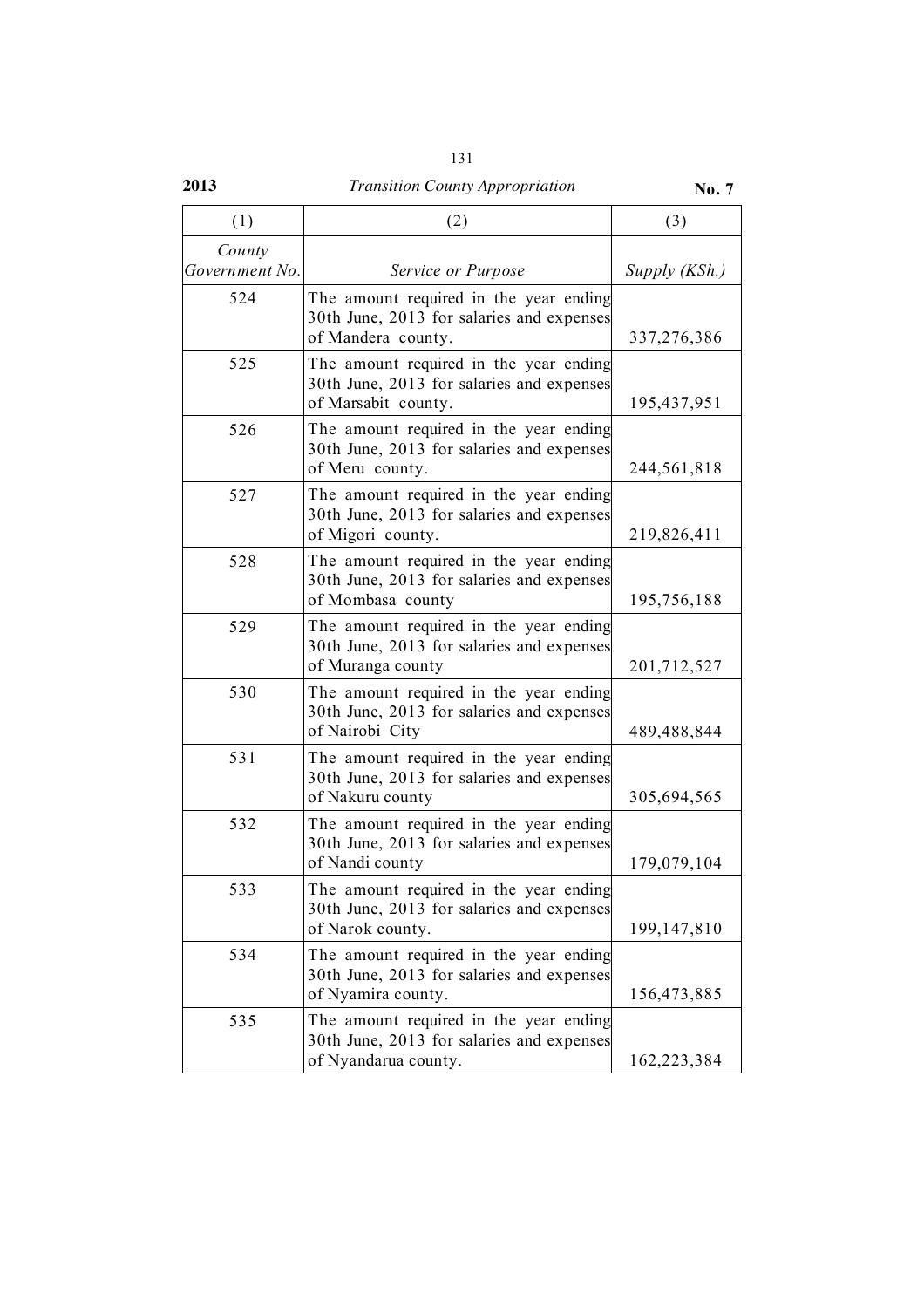| 132                                    |      |
|----------------------------------------|------|
| <b>Transition County Appropriation</b> | 2013 |

### (1)  $(2)$   $(3)$ *County Government No. Service or Purpose Supply (KSh.)* 536 The amount required in the year ending 30th June, 2013 for salaries and expenses of Nyeri county. 167,582,330 537 The amount required in the year ending 30th June, 2013 for salaries and expenses of Samburu county. 133,759,268 538 The amount required in the year ending 30th June, 2013 for salaries and expenses of Siaya county. 188,109,598 539 The amount required in the year ending 30th June, 2013 for salaries and expenses of Taita / Taveta county.  $124,634,357$ 540 The amount required in the year ending 30th June, 2013 for salaries and expenses of Tana River county. 150,044,045 541 The amount required in the year ending 30th June, 2013 for salaries and expenses of Tharaka-Nithi county. 118,155,722 542 The amount required in the year ending 30th June, 2013 for salaries and expenses of Trans Nzoia county. 192,075,005 543 The amount required in the year ending 30th June, 2013 for salaries and expenses of Turkana county. 394,663,541 544 The amount required in the year ending 30th June, 2013 for salaries and expenses of Uasin Gishu county. 195,518,698 545 The amount required in the year ending 30th June, 2013 for salaries and expenses of Vihiga county. 145,812,293 546 The amount required in the year ending 30th June, 2013 for salaries and expenses of Wajir county. 272,397,682 547 The amount required in the year ending 30th June, 2013 for salaries and expenses of West Pokot county. 162,445,573

**TOTAL .. ... ... ... ... ... ... ... . ... ... KSh. 9,783,568,694**